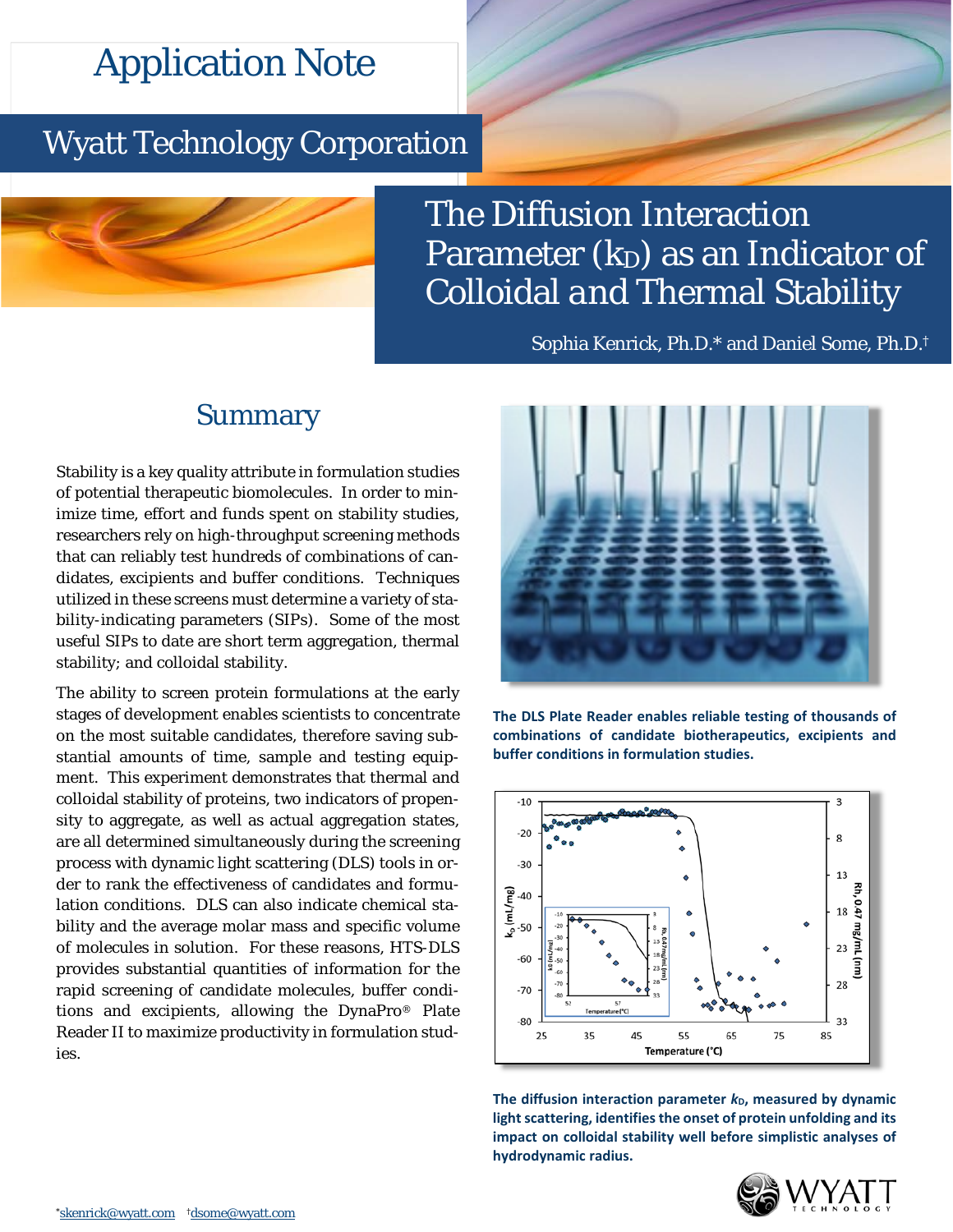### I. Introduction

Stability is a key quality attribute of therapeutic biomolecules, critical for establishing drug-like properties and suitability for use in humans. However, establishing the stability of a candidate molecule or formulation can be a long and tedious process. In order to minimize time, effort and funds spent on long-term stability studies, developers of biologics look to high-throughput screening methods that can reliably test and rank hundreds of combinations of candidates, excipients and buffer conditions. Experimental techniques utilized in these screens must determine a variety of stability-indicating parameters (SIPs), since no one parameter has yet proven to be the silver bullet indicative of long-term shelf life or stability under a variety of environmental stresses such as freeze-thaw or elevated temperatures.

Some of the most useful SIPs to date are: short term aggregation (the formation of, usually, small aggregates); thermal stability (the tendency of a protein to unfold and/or aggregate with temperature, usually as a consequence of exposure of the hydrophobic core); and colloidal stability (the tendency of molecules to associate due to weak, attractive forces related to surface charges, hydrophobic surface residues and similar moieties). These SIPs are not entirely independent of each other. For example, even though colloidal stability generally pertains to reversible association, the enhanced proximity under self-attractive conditions can enhance irreversible aggregation rates. Conversely, increased surface charge may reduce colloidal attraction and improve colloidal stability, yet degrade thermal stability as the charges destabilize the protein's tertiary structure.

A variety of techniques such as differential scanning calorimetry, intrinsic and extrinsic fluorescence, circular dichroism, infrared or Raman spectroscopy and static light scattering have been applied to assess SIPs. One technique in particular stands out for its great versatility: [dynamic light scattering](http://www.wyatt.com/DLS) (DLS). DLS provides quantitative insight into a broad range of phenomena related to stability, as it can *simultaneously* quantify aggregation and distribution of aggregate sizes; thermal stability, discriminating between pure unfolding and aggregation through a temperature transition; and colloidal stability, via the concentration dependence of diffusion. The same data may be analysed to determine changes in average molar mass and specific volume.

The stability of a biomolecule is not a wholly intrinsic property, but depends on buffer composition and the concentration at which the protein is formulated. Protein stability must be quantified as a function of pH, ionic strength, specific ion type and excipient profile for an optimal and successful formulation. Fortunately, DLS is amenable to high-throughput, low-volume screening of hundreds of conditions per hour by means of a plate reader utilizing industry-standard microwell plates. High-throughput screening by dynamic light scattering (HTS-DLS) is accomplished by means of the [DynaPro Plate Reader II](http://www.wyatt.com/DynaPro) (Wyatt Technology, Santa Barbara, CA) which accommodates 96, 384 or 1536-well plates, performing temperature scans of all samples *in parallel* from 4°C - 85°C. The multiplexed approach provided by HTS-DLS can be extended to a variety of other formulation conditions for rapid characterization of protein behaviour.

The *simultaneous* measurement of thermal and colloidal stability offers qualitatively novel information: the direct interaction between thermal and colloidal stability mechanisms, reflected in the temperature dependence of the colloidal interaction parameter in the vicinity of a thermal transition. This article demonstrates HTS-DLS measurements revealing the impact of thermally-induced protein unfolding on colloidal interactions, yet another quantitative metric for rapid ranking of protein formulations.

#### **The Interaction Parameter**

DLS directly measures fluctuations in scattering intensity due to Brownian motion, which are analysed to determine the translational diffusion coefficient *Dt* and hence an effective measure of molecular size, the hydrodynamic radius *Rh*. DLS can also provide a rough measure of size distributions in order to assess populations of monomers and aggregates<sup>1</sup>. Though not as rigorous as a separation technique such as size exclusion chromatography coupled to light scattering detectors [\(SEC-](http://www.wyatt.com/SEC-MALS)[MALS\)](http://www.wyatt.com/SEC-MALS), this is often sufficient for screening purposes and will even indicate the presence of size populations that differ by 3-5x in radius.



[www.wyatt.com](http://www.wyatt.com/) [info@wyatt.com](mailto:info@wyatt.com?subject=re:%20Heparin%20mass-charge%20application%20note) **info@wyatt.com** [Wyatt Technology](http://www.linkedin.com/company/wyatt-technology) **[@wyatttechnology](https://twitter.com/WyattTechnology)**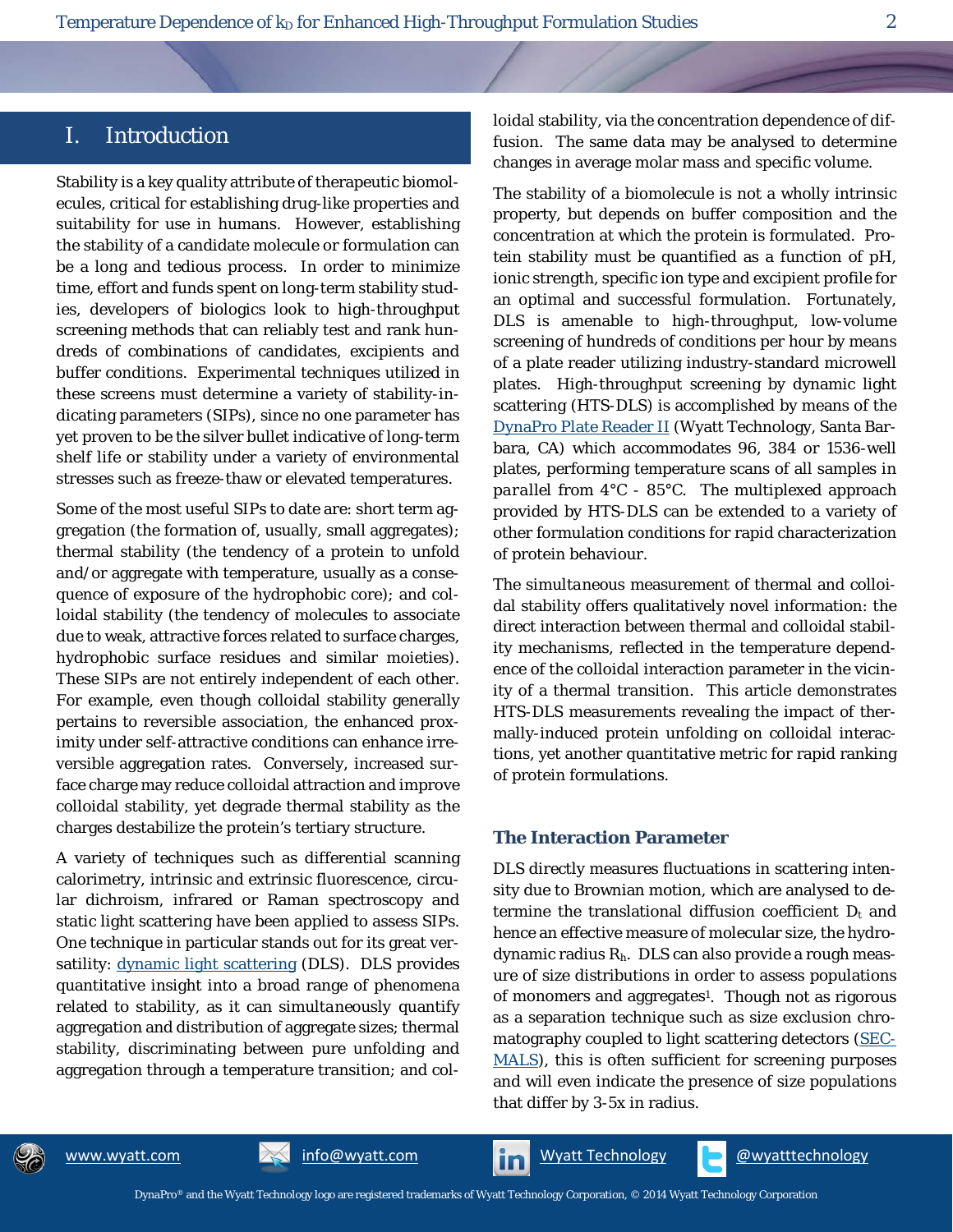As a consequence of non-specific protein-protein interactions arising primarily from charged and hydrophobic residues,  $D_t$  is a function of concentration, *c*. Analysis of  $D_t$  vs.  $c$  leads to the first-order diffusion interaction parameter  $k_D$  (not to be confused with the equilibrium dissociation constant  $k_D$ ), per equation 1:

$$
D = D_0 (1 + k_D c + ...)
$$
 Eq. 1

Positive values for  $k_D$  are indicative of repulsive intermolecular interactions while negative values indicate attraction. The diffusion interaction parameter is directly related to the second virial coefficient *A*2, a commonly-accepted thermodynamic measure of colloidal stability and propensity for aggregation<sup>2,3</sup>.  $A_2$  is generally more difficult to measure with low volume and high throughput, so  $k_D$  serves as a convenient proxy. As a result,  $k_D$  can be utilized to rapidly compare different protein formulations and guide the selection or engineering of more stable biomolecules4,5,6.

## II. Materials and Methods

A [DynaPro Plate Reader II](http://www.wyatt.com/DynaPro) ran HTS-DLS measurements for simultaneous thermal, colloidal and mixed stability analyses, also assessing the degree and size distribution of aggregation. A significant benefit of this instrument is measuring the sample entirely *in situ* in the well, eliminating concerns of carry-over common to microfluidic platforms while boosting throughput.

A monoclonal antibody (mAb1) was dissolved in 50 mM bis-tris-propane buffer (BTP) at pH values of 6.5, 7.5, 8.5 and 9.5 to a final concentration of 15 mg/mL. This stock solution was filtered to 0.1 µm and then diluted and arrayed in a 384-well microtiter plate (Aurora) at five replicates of six different protein concentrations between 0.47 mg/mL and 15 mg/mL, for each of the four pH values, loading 20 µL of solution into each well. The plate was centrifuged at 400*g* for 1 minute and each well was then capped with 1-2 drops of paraffin oil to prevent evaporation. Prior to measurement, the plate was centrifuged again at 400*g* for 1 minute.

Initial measurements at 25°C included control samples of bovine serum albumin and lysozyme in the same plate, not discussed here (though the measurements appear in the some figures). An extended series of measurements was then conducted as a function of temperature, ramping from 25°C to 85°C at a rate of 0.1°C/min. During the ramp the mAb1 solutions were measured sequentially, completing five 2-second acquisitions for three replicate wells at each concentration and pH, every 0.5°C.

Instrument control, data acquisition and analysis were carried out via the [DYNAMICS](http://www.wyatt.com/DYNAMICS) software (Wyatt) and Microsoft Excel. *D*<sub>t</sub> and *R*<sub>h</sub> were determined from autocorrelation analysis and  $k_D$  was calculated from the linear regression of  $D_t$  vs.  $c$ . Aggregation onset temperature  $T_{\text{onset}}$  was determined per concentration and pH by fitting the plot of  $R_h$  vs. temperature to an appropriate model.

### III. Results and Discussion

**Interaction parameter as a function of pH**



#### **Figure 1: Measured hydrodynamic radius as a function of concentration and pH for three proteins.**

MAb1 exhibited increasing  $R_h$  (decreasing  $D_t$ ) as a function of concentration (Figure 1), corresponding to a negative  $k_D$  and hence protein-protein attraction. This antibody exhibits  $k_D < 0$  for all pH values tested (Figure 2), indicating a predisposition to assemble into oligomeric species.

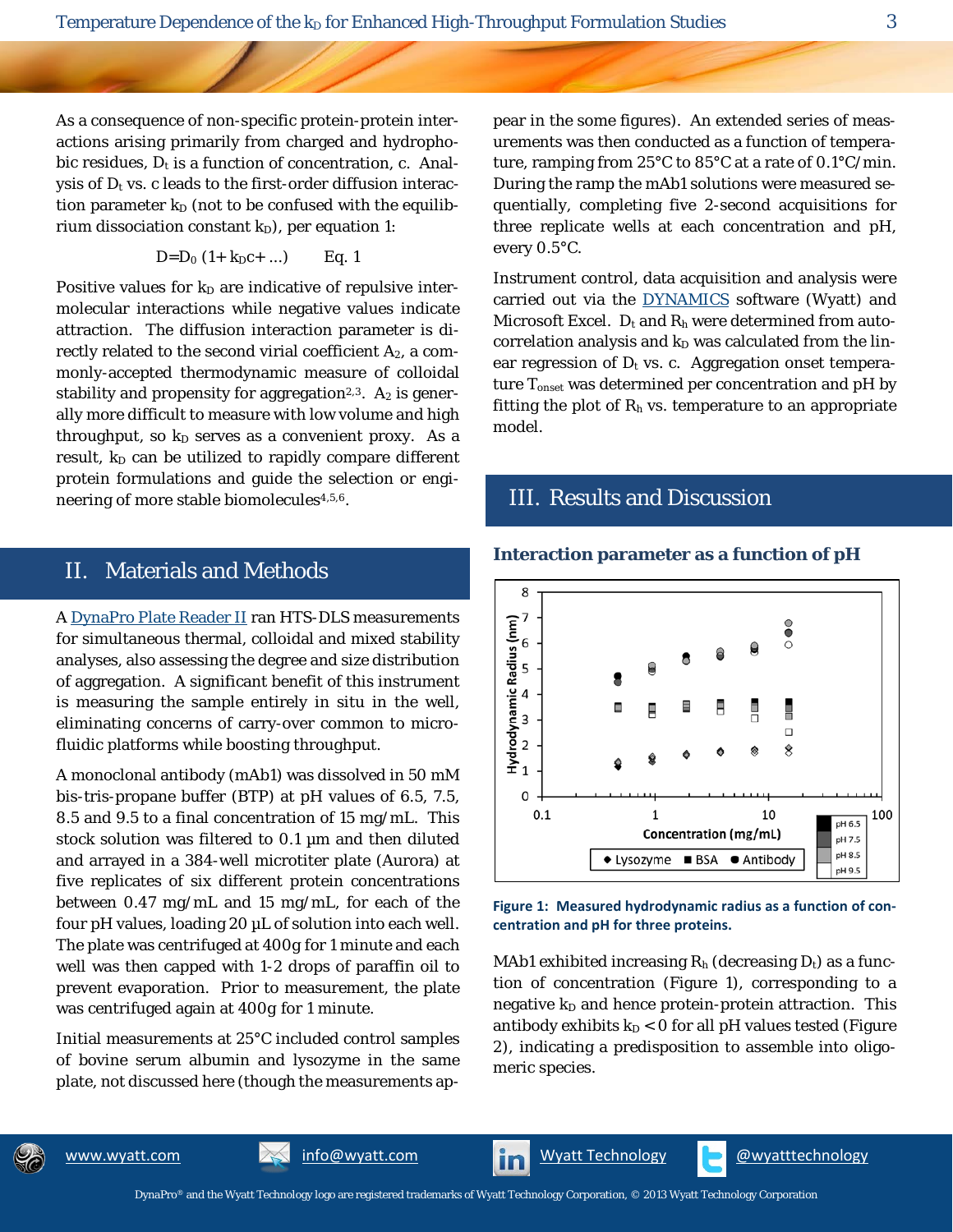

Figure 2: Interaction parameter, k<sub>D</sub>, as a function of pH for **three proteins.**

#### **Thermally-induced aggregation**

At pH 8.5 mAb1 rapidly aggregates into large complexes beyond the thermal transition around 55°C, with *Rh* at 75°C ranging from 80 nm to 800 nm (Figure 3). *T*onset decreases with concentration, ranging from 55.0 to 56.8°C (Figure 3, inset). The final aggregation state is highly dependent on the concentration, varying by over two orders of magnitude in average particle size between the lowest and highest concentrations. A second transition occurs at 70-75°C, possibly related to the unfolding of another IgG domain, that results in largescale aggregation into particles  $>1$   $\mu$ m. The high degree of aggregation suggests that the observed concentration dependence past the thermal transition is primarily a consequence of higher molecular collision rates. This can be confirmed by varying the temperature ramp rate.

In contrast, at pH 9.5, mAb1 exhibits a shift from  $R_h$  =  $\sim$ 4.8 nm, typical of IgG, to a stable value between 15 and 22 nm, depending on concentration, for temperatures above 62°C (Figure 4). The small size and stability of the aggregates at this pH suggest reversible oligomerization. This can be confirmed by reversing the temperature ramp and/or varying the ramp rate. Around 75°C, the antibody appears to enter a second unfolding transition, similar to pH 8.5 though with much smaller magnitude of aggregation and little effect at the lower concentrations.



**Figure 3: Hydrodynamic radius as a function of temperature and concentration for an antibody formulation at pH 8.5. High order aggregate formation is evident for temperatures >56 °C.**



**Figure 4: The hydrodynamic radius exhibits a sigmoid relationship as a function of temperature for all antibody concentrations at pH 9.5, showing little change in the midpoint with concentration.** 

The qualitative difference in aggregation processes the two conditions are further elucidated in the size distributions obtained with DLS regularization analysis. At 80°C, the pH 8.5 sample with 1.88 mg/mL concentration exhibits a bimodal distribution with populations of 30-100 nm and 300-3000 nm, while the pH 9.5 sample at the same concentration presents a single distribution at 80-300 nm, as shown in Figure 5.



[www.wyatt.com](http://www.wyatt.com/) **[info@wyatt.com](mailto:info@wyatt.com?subject=re:%20Heparin%20mass-charge%20application%20note) info@wyatt.com** Nyatt Technology **[@wyatttechnology](https://twitter.com/WyattTechnology)**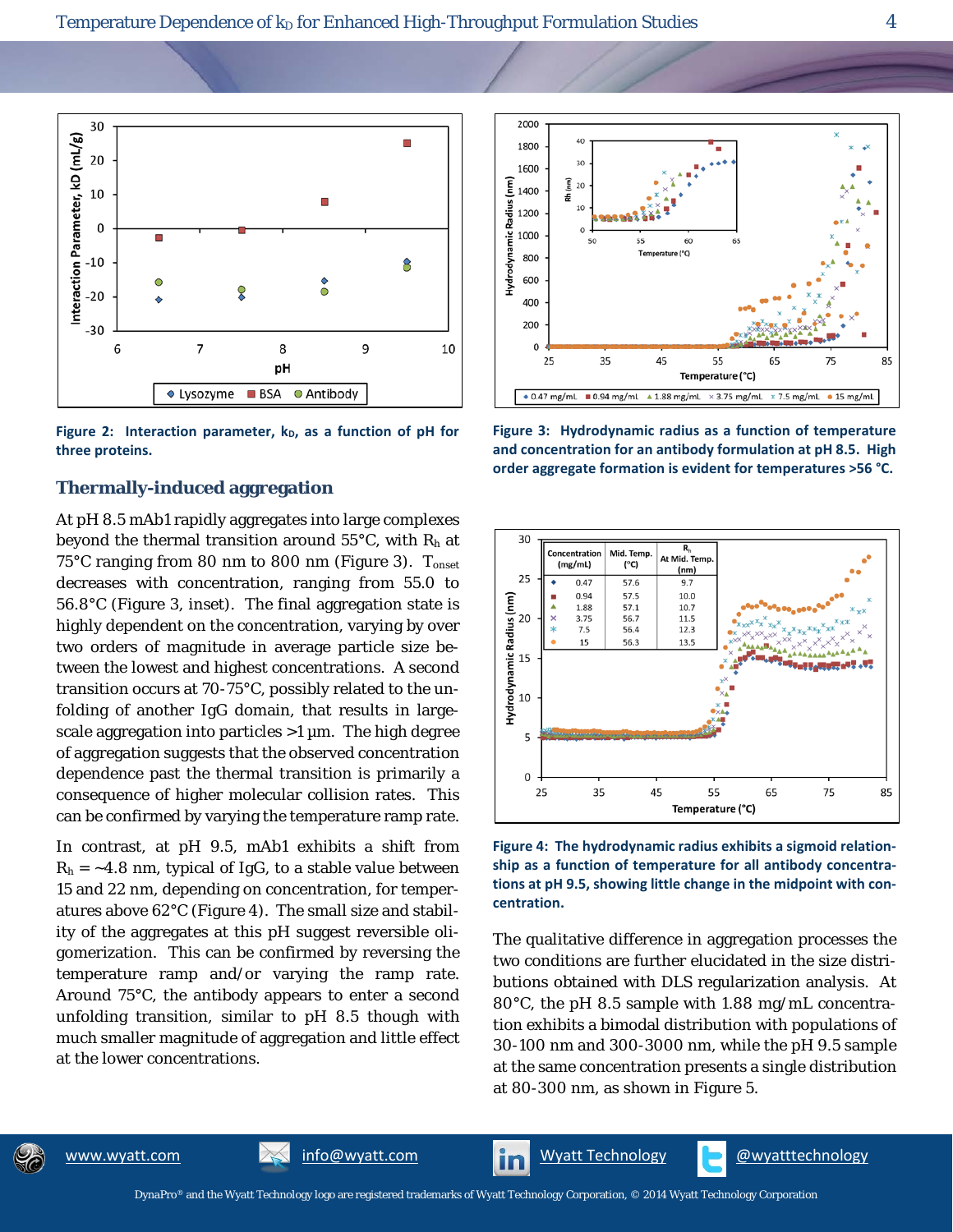

**Figure 1. Size distributions obtained at 80**°**C via regularization. Left: pH 8.5; right: pH 9.5.**

#### **Interaction parameter through the thermal transition**

Below the thermal transition,  $k_D$  is negative and approximately constant with temperature increase for both pH values. The magnitude of  $k_D$  at pH 8.5 is about twice that of pH 9.5, indicating stronger intermolecular attraction, which correlates to the vastly different aggregation behavior. In the vicinity of the folding-unfolding transition and onset of aggregation,  $k_D$  exhibits distinct transition behavior versus pH.

At pH 8.5,  $k_D$  undergoes a dramatic step-change from between 53°C and 59°C (Figure 6 and inset). Strikingly, the shift begins several degrees before any appreciable aggregation appears and is suggestive of increased protein-protein attraction due to pure unfolding. Beyond 59°C,  $k_D$  is constant (though noisy due to the numerical difficulty of ascribing a single average radius when the population is bimodal). As seen in Figure 3, the degree of aggregation depends on concentration, but this would appear to be due primarily to higher collision rates and therefore the measured value of  $k_D$  beyond  $~56^{\circ}$ C probably is not indicative of a true thermodynamic interaction, but rather of the history and kinetics of the aggregation process.

A similar change in  $k_D$  signals the unfolding transition at pH 9.5: once again  $k_D$  becomes more negative (more attractive) several degrees prior to aggregation. Instead of a step-change, however, we now observe a local *minimum* occurring just as the measured hydrodynamic radius begins to indicate aggregation (Figure 7). Upon aggregation, the magnitude of  $k<sub>D</sub>$  decreases to become less negative. This trend in  $k_D$  indicates once more that attractive interactions increased during the first unfolding transition as the hydrophobic core is exposed. However in this condition, once a stable structure has been achieved, these interactions are partially mitigated as the exposed regions are now hidden from the solution. A secondary unfolding transition around 75°C is clearly reflected in  $k_D$ .



**Figure 2: Diffusion interaction parameter (symbols, left axis) and radius (solid line, right inverted axis) at lowest concentration as a function of temperature at pH 8.5. Inset: same, highlighting the transition region.**



**Figure 3: Diffusion interaction parameter (symbols, left axis) and radius (solid line, right inverted axis) at lowest concentration as a function of temperature at pH 9.5. Inset: same, highlighting the transition region.**



[www.wyatt.com](http://www.wyatt.com/) [info@wyatt.com](mailto:info@wyatt.com?subject=re:%20Heparin%20mass-charge%20application%20note) **info@wyatt.com** [Wyatt Technology](http://www.linkedin.com/company/wyatt-technology) **[@wyatttechnology](https://twitter.com/WyattTechnology)**